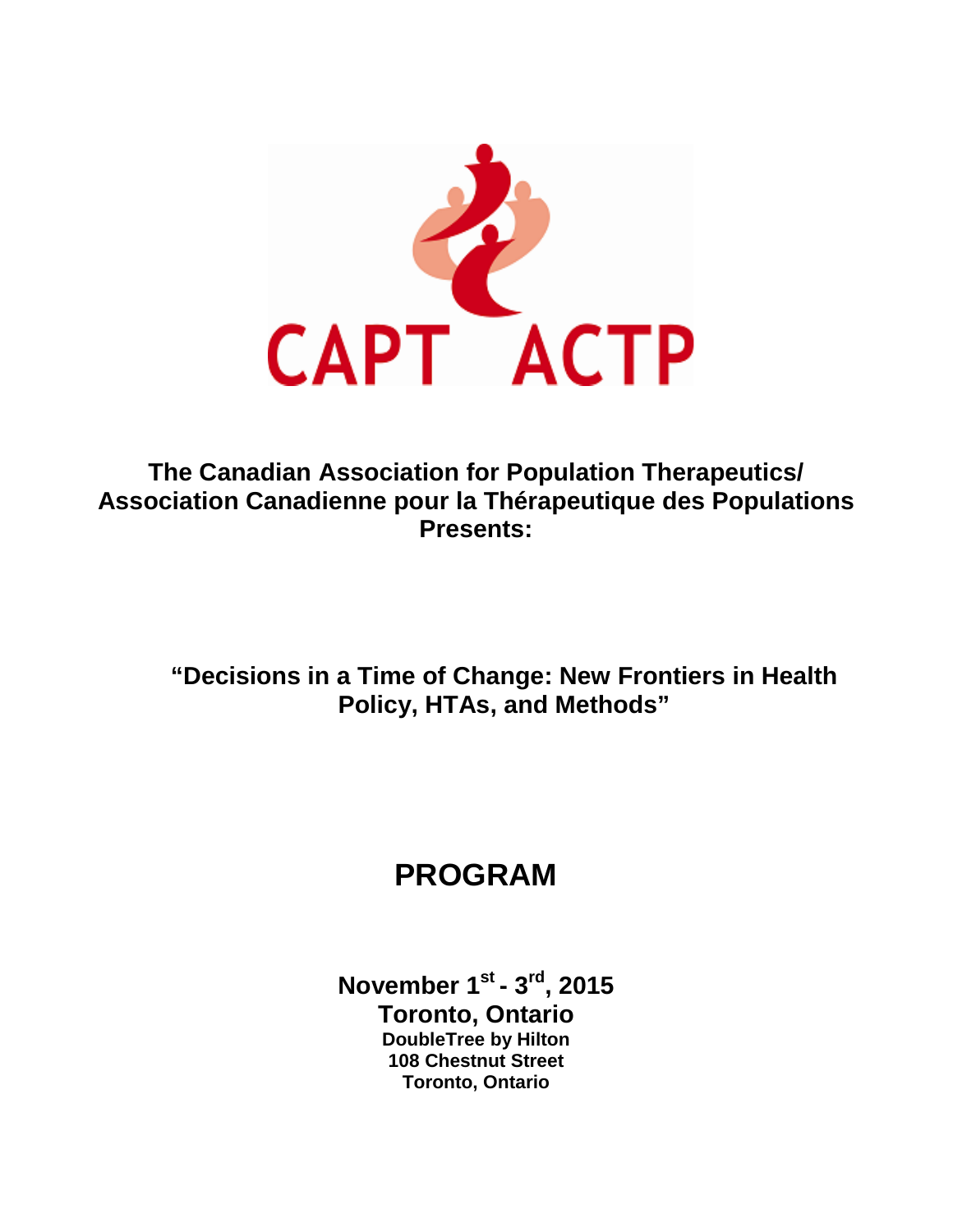#### **CAPT-ACTP MISSION & VISION**

The CAPT-ACTP Mission is to advance population-based research of therapeutic interventions to improve the health outcomes of Canadians by:

- Bringing together diverse perspectives
- Facilitating open exchange of ideas and collaboration, and
- Influencing policy and practice

The CAPT-ACTP Vision is to become the recognized Canadian leader for linking population-based therapeutic research, policy and practice to optimize health outcomes.

### **[www.capt-actp.com](http://www.capt-actp.com/)**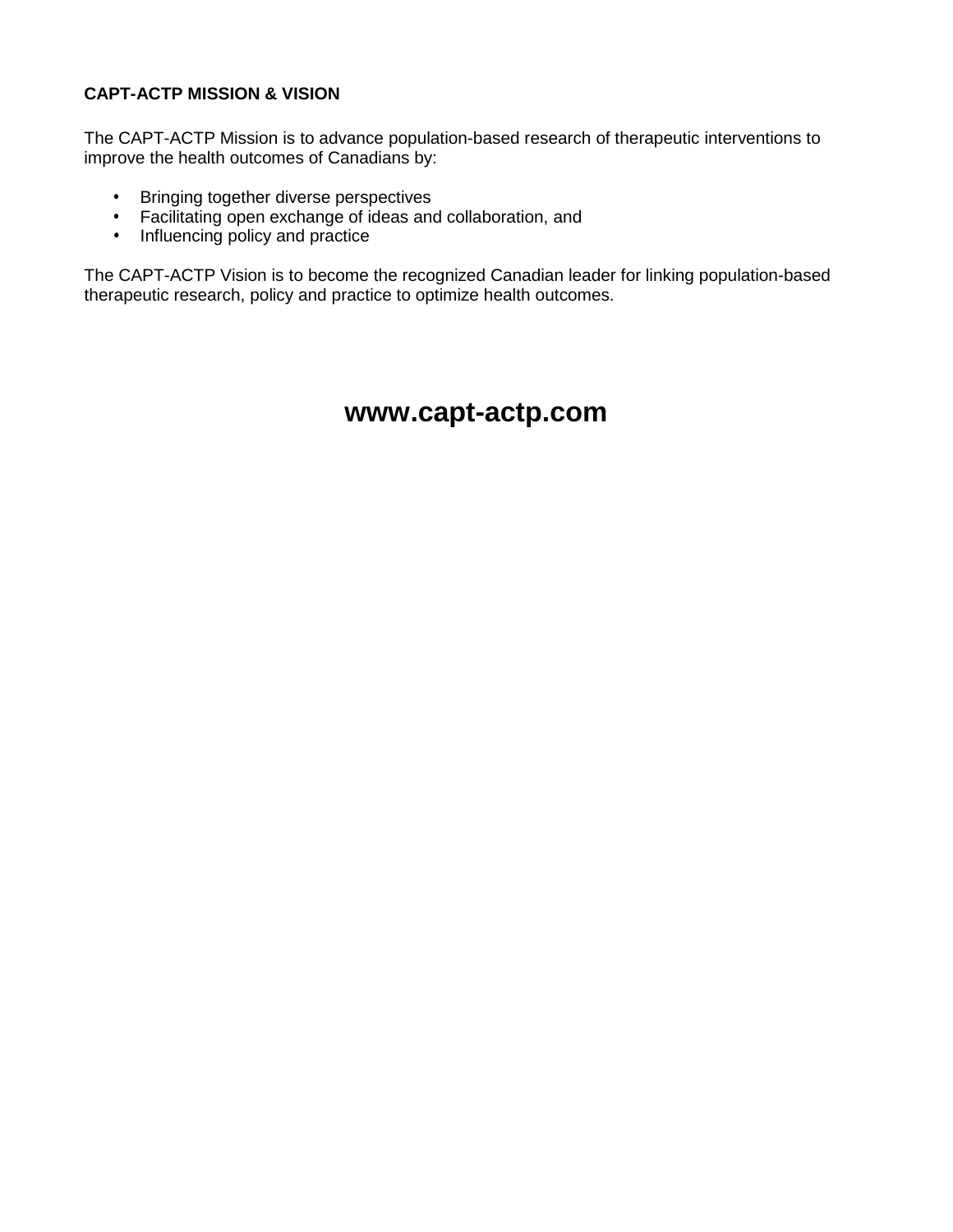#### **CAPT-ACTP 2015 BOARD OF DIRECTORS:**

| Allan Gillman   | CAPT-ACTP President, IMS Brogan Inc.                                          |
|-----------------|-------------------------------------------------------------------------------|
| Nicole Mittmann | <b>CAPT-ACTP Past President, Cancer Care Ontario</b>                          |
| Judith Glennie  | CAPT-ACTP President Elect, J.L. Glennie Consulting Inc.                       |
| Colleen Metge   | CAPT-ACTP Treasurer, Centre for Healthcare Innovation, University of Manitoba |
| Peggy Kee       | CAPT-ACTP Administrator, HOPE Research Centre, Sunnybrook Research            |
|                 | Institute                                                                     |

#### **Members at Large**

| Mary De Vera     | Faculty of Pharmaceutical Sciences, University of British Columbia |
|------------------|--------------------------------------------------------------------|
| Alice Dragomir   | <b>McGill University</b>                                           |
| Peter Dyrda      | Janssen Inc.                                                       |
| Dean Eurich      | School of Public Health, University of Alberta                     |
| Diane Forbes     | Canadian Institutes of Health Research                             |
| Naeem Ladhani    | <b>Alberta Health Services</b>                                     |
| Laurene Redding  | Takeda Canada Inc.                                                 |
| Soo Jin Seung    | HOPE Research Centre, Sunnybrook Research Institute                |
| Melissa Thompson | <b>Cornerstone Research Group</b>                                  |
| Nicole Tsao      | University of British Columbia                                     |
|                  |                                                                    |

#### **CAPT-ACTP 2015 SCIENTIFIC PROGRAM COMMITTEE:**

Chair: Dean Eurich<br>
Members: Alice Dragom Alice Dragomir Mary De Vera Judith Glennie Johnny Ma Melissa Thompson

# **CAPT-ACTP 2015 LOCAL ORGANIZING COMMITTEE:**

Chair: Soo Jin Seung<br>
Members: Shazia Hassan Shazia Hassan Peggy Kee

# **CAPT-ACTP 2015 MEMBERSHIP & MARKETING COMMITTEE:**

Naeem Ladhani & Peter Dyrda Members: Judith Glennie Diane Forbes

#### **CAPT-ACTP 2015 PARTNERSHIP COMMITTEE:**

| Chairs:  | Nicole Mittmann & Laurene Redding |
|----------|-----------------------------------|
| Members: | Karen Agro                        |
|          | Kimberly Robinson                 |

## **CAPT-ACTP 2015 STUDENT COMMITTEE:**

Nicole Tsao & Mary DeVera

# **CAPT-ACTP 2015 FINANCE COMMITTEE:**

Colleen Metge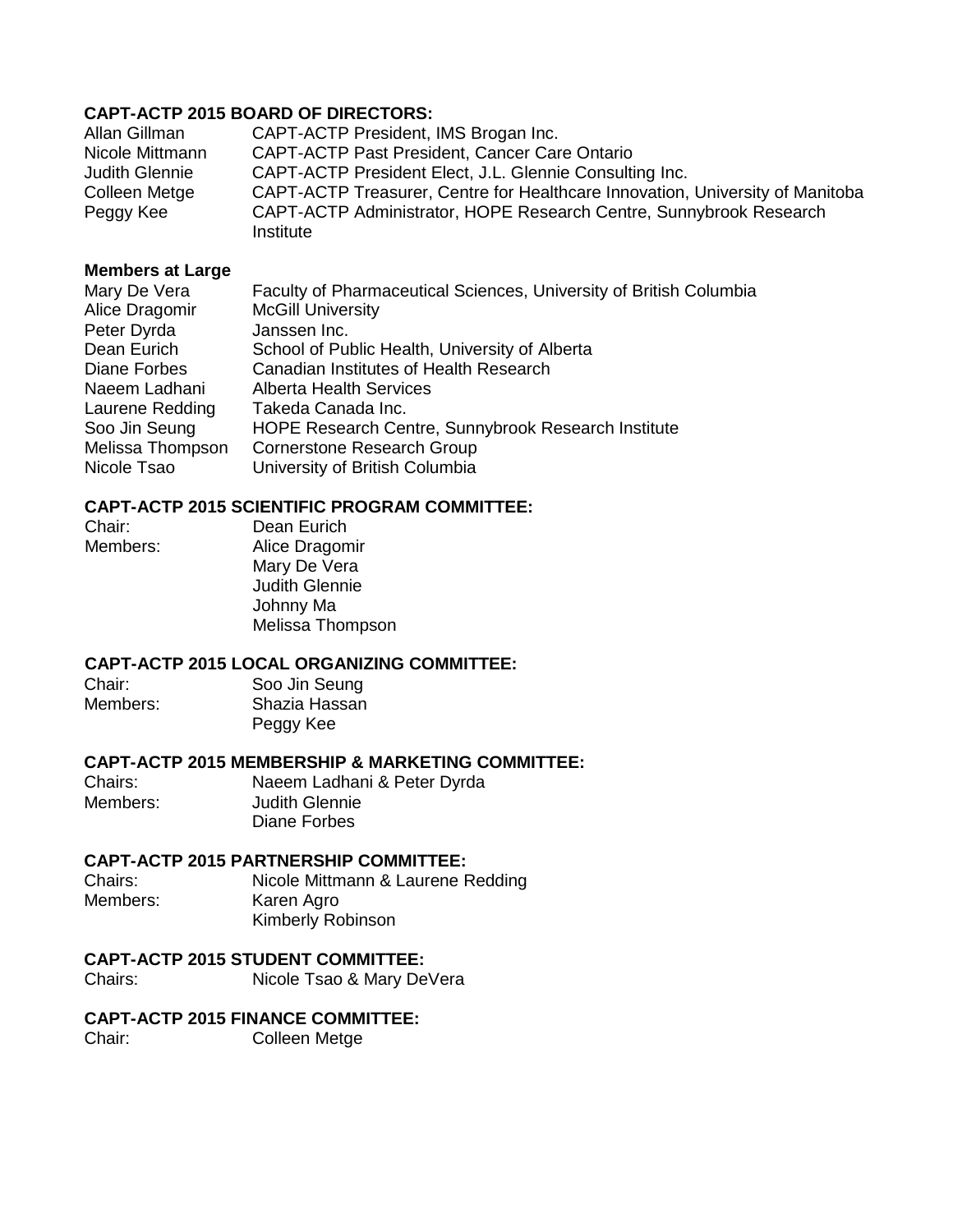### **Decisions in a Time of Change: New Frontiers in Health Policy, HTAs, and Methods"**

#### **Message from the President**

It is my pleasure to welcome you to the 2015 Canadian Association for Population Therapeutics (CAPT)/ Association Canadienne pour la Thérapeutique des Populations (ACTP) annual conference! CAPT/ACTP brings together the perspectives of academia, industry, government, and private payers, in an intimate and collegial conference designed to challenge our speakers, engage its members, and provide an opportunity for innovative and interesting ideas to percolate.

Your input has been instrumental in shaping the content this year and this is reflected in the conference theme "Decisions in a Time of Change: New Frontiers in Health Policy, HTAs, and Methods". Our Scientific Program Committee has been hard at work tapping into the topics and themes that you indicated were important, and that has allowed us to explore topical subjects from rare diseases, medical devices, affordability, value frameworks, and national pharmacare, to mainstays of HTA, and advanced methods.

As always we have a full slate of panels, oral presentations, posters, and a methods workshop for you to enjoy. We are particularly proud of our support of student engagement at the conference in oral presentations, posters, mentoring and social events. So take advantage of the many opportunities you will have to engage with others at the conference and participate as much as you can! As usual, the scientific program committee, the local organizing committee, and our partnership committees have done an incredible job in making sure that everything comes together in what you'll see over the duration of the conference. I want to thank them, our speakers, participants, and partners for contributing to our ongoing success. Please let us know what we can do better, spread the word, and consider becoming more actively involved! Most of all…enjoy!

**Allan F. Gillman CAPT-ACTP President**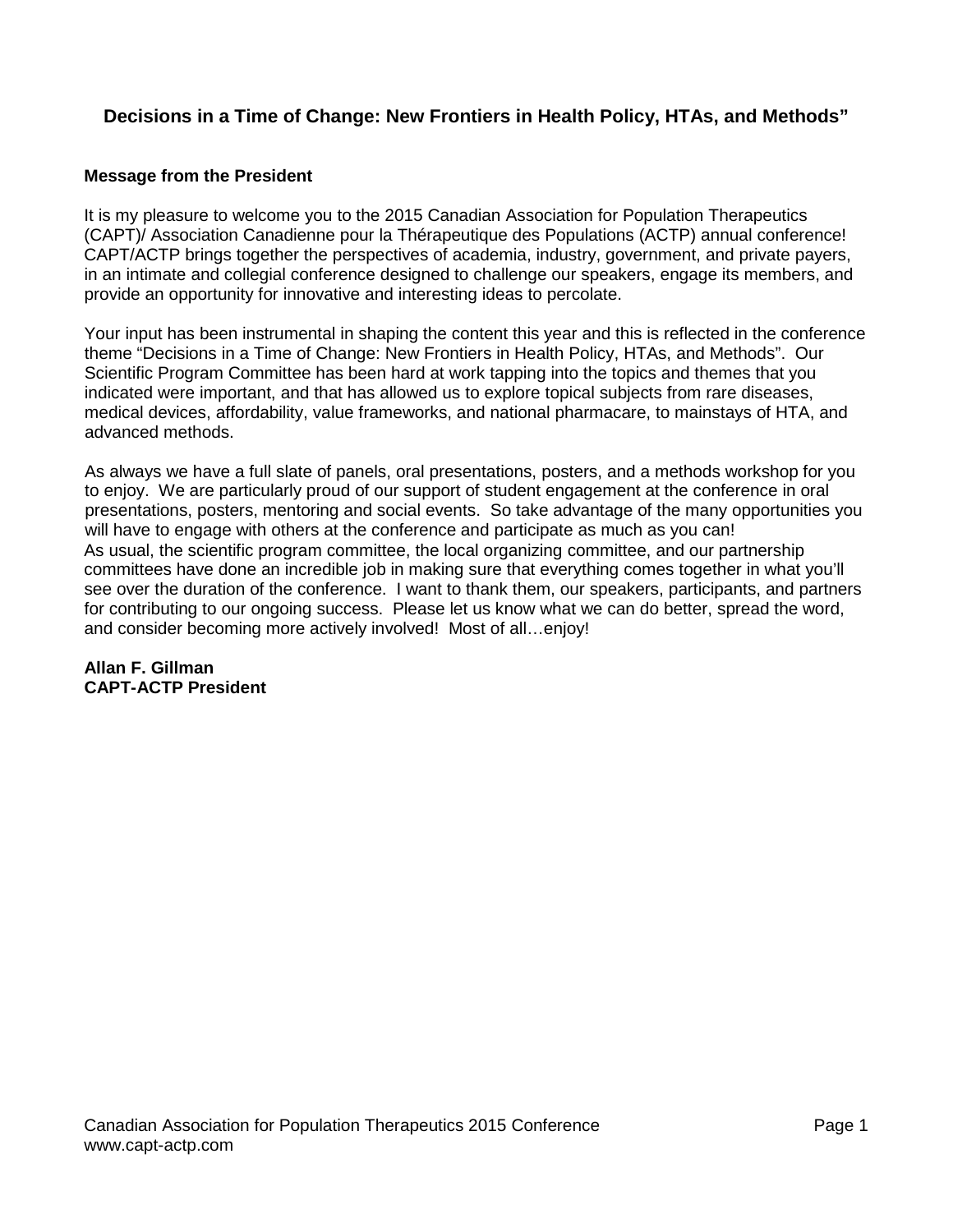#### **CAPT-ACTP 2015 Conference Overview**

The theme of this year's conference is *'Decisions in a Time of Change: New Frontiers in Health Policy, HTAs, and Methods'* which speaks to the changing landscape of the Canadian health care environment and the increasing role of HTA and methods in the decision process. The title also speaks to some of health discussions that are also occurring in the country around major policy issues impacting Canadians. Major subthemes identified by the Scientific Committee include:

- a) Innovative tools and methods to inform decision making
- b) Impact of the environment on the health care system
- c) National Pharmacare and other emerging health policy issues

CAPT-ACTP's mission is to bring together stakeholders from diverse perspectives for scientific and policy exchange, and to dialogue on hot topics in health care practice. This year's meeting continues to draw on the collective wisdom of all our constituencies, including academia, industry, government and trainees.

With our pre-conference workshop/symposium, panel discussions, abstract presentations and ongoing collaboration with the CIHR/DSEN Program the 2015 CAPT-ACTP meeting promises to have something for everyone!

#### **Dean Eurich CAPT-ACTP Scientific Program Committee Chair**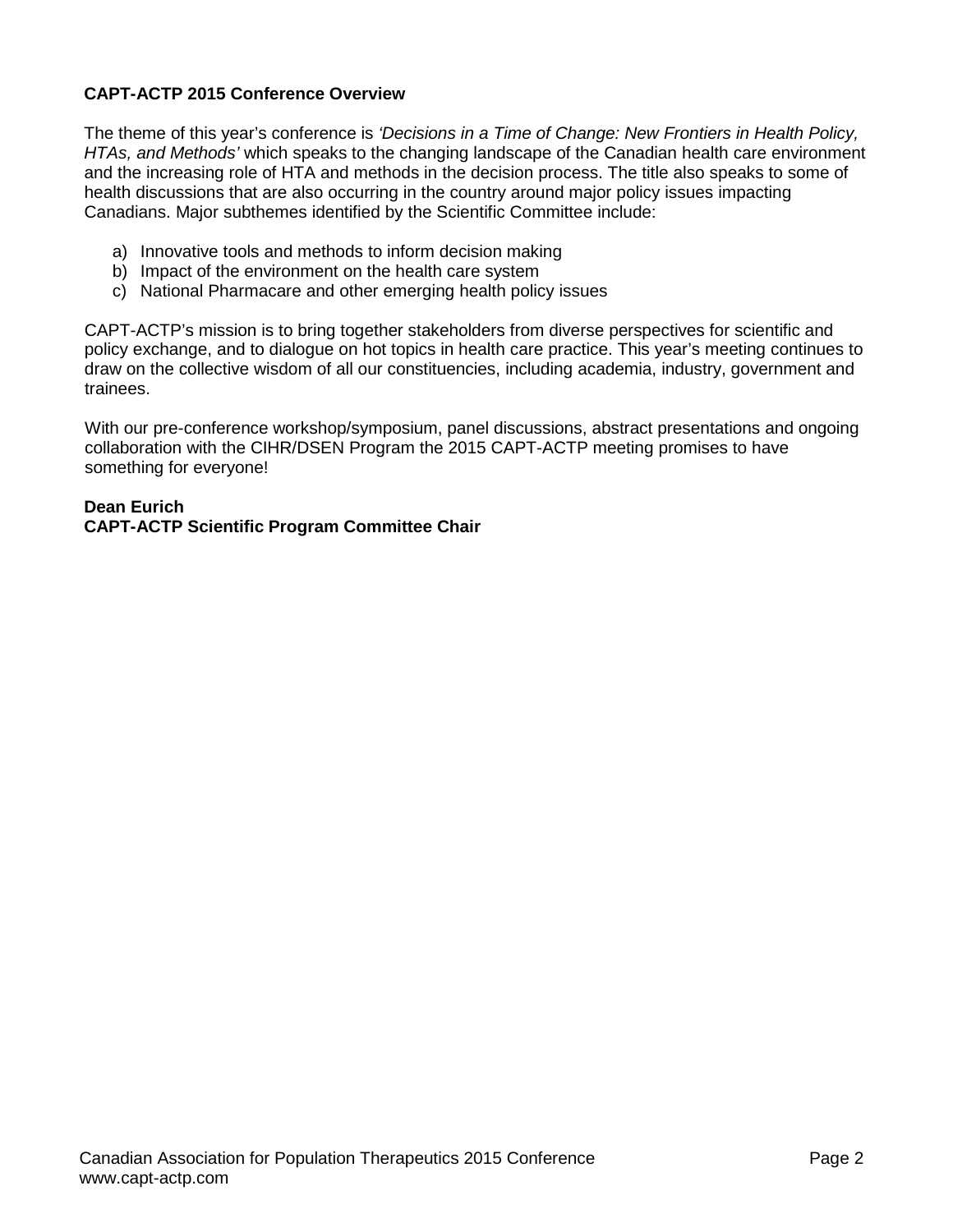#### **"Decisions in a Time of Change: New Frontiers in Health Policy, HTAs, and Methods"**

#### **Sunday, November 1, 2015**

**12:00 – 13:00 Registration** Location: Denver Room Foyer

#### **Pre-Conference Activities**

**13:00 – 17:00 Pre-Conference Workshop: Taming the Invisible Monsters: New Approaches to Control for Unmeasured Confounding in Pharmacoepidemiology** Location: Denver Room Facilitator: Michal Abrahamowicz, McGill University Presenters: Robert Platt, McGill University Til Stürmer, University of North Carolina Colin Dormuth, University of British Columbia

#### **Background/Rationale:**

Population-based studies of comparative effectiveness and safety of drugs typically rely on large administrative health databases, which do not record information on clinical and lifestyle characteristics, or laboratory tests. Yet, some of these un-measured variables likely affect both the treatment choice and the outcome of interest, raising concerns about un-measured confounding.

#### **Objectives:**

Our workshop will help update the participants on recent advances in methodological research which focus on eliminating or reducing bias due to un-measured confounding.

Although no 'panaceum', able to provide a general solution to this complex problem, can be envisaged, some promising methods have been recently proposed, and validated, to address un-measured confounding in various situations, relevant for a substantial proportion of real-life observational studies.

#### **Outline of the content:**

Individual speakers will discuss the concepts and the conditions, under which different, recently proposed, methods, can be applied and explain how the results can be interpreted. Some know-how regarding the implementation of specific methods will be also outlined. Each method will be illustrated with an example of a real-life drug safety or effectiveness study.

All talks will be at the level appropriate for researchers and trainees in epidemiology, public health and related areas, who have taken courses in epidemiology, applied statistics or biostatistics. ("Technical' details, mathematical proofs will be avoided and only a few, basic equations (if any) will be presented.) Focus will be on concepts, assumptions, practical aspects of use of the methods, and interpretation of the results.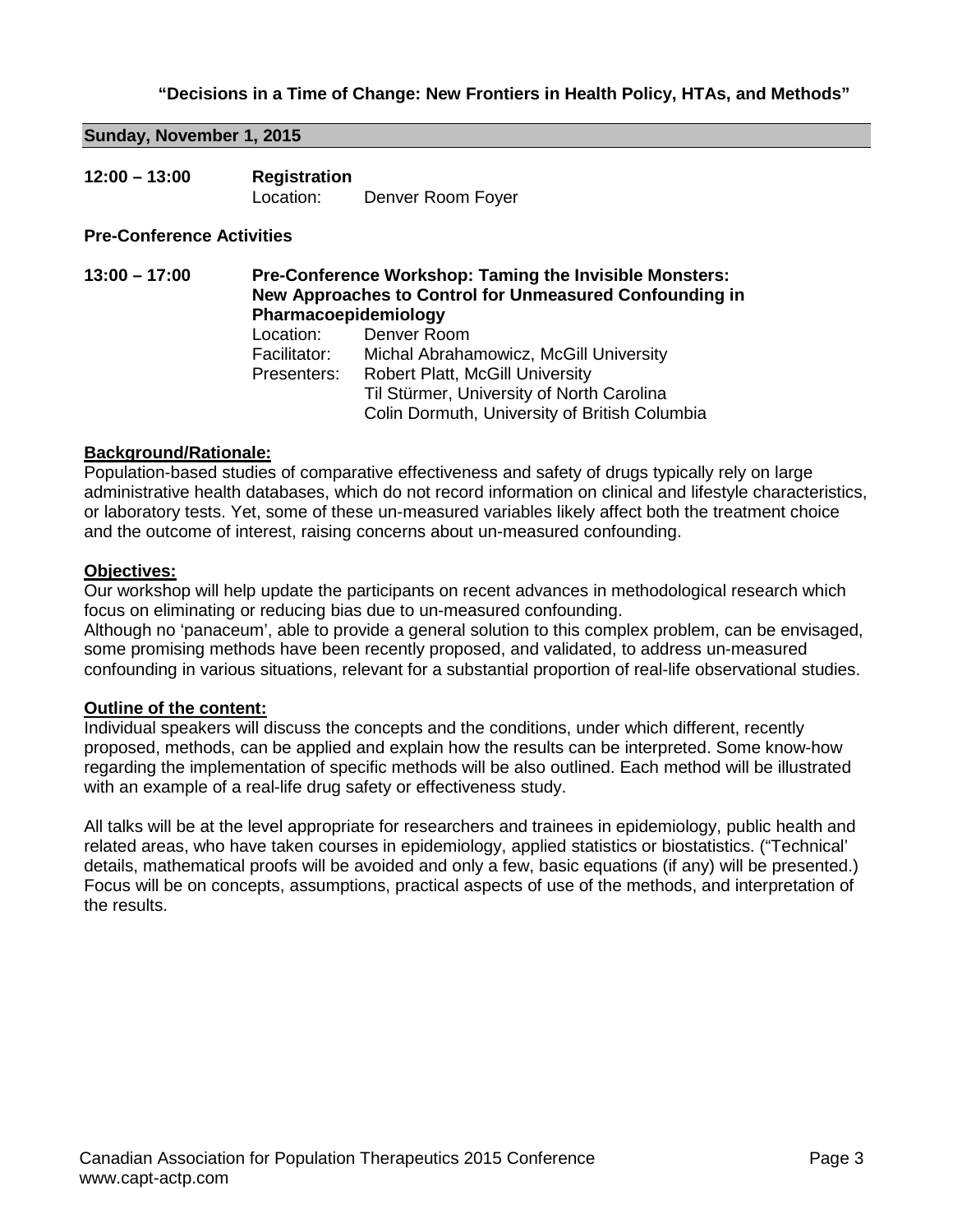#### **Monday, November 2, 2015**

| $07:00 - 08:00$ | Location:               | Registration / Breakfast (sponsor: GlaxoSmithKline Inc.)<br><b>Mandarin Ballroom Foyer</b>                                             |
|-----------------|-------------------------|----------------------------------------------------------------------------------------------------------------------------------------|
| $08:00 - 08:15$ | <b>Welcome to Day 1</b> |                                                                                                                                        |
|                 | Location:               | Mandarin Ballroom                                                                                                                      |
|                 | Presenter:              | Allan Gillman, IMS Brogan Inc.                                                                                                         |
| $08:15 - 09:45$ |                         | Panel Session: Rare Diseases: What Does the Future Hold?                                                                               |
|                 | Location:               | Mandarin Ballroom                                                                                                                      |
|                 | Chair:                  | Judith Glennie, J.L. Glennie Consulting Inc.                                                                                           |
|                 | Speakers:               | Fred Horne, Horne and Associates; Adjunct Professor, School of                                                                         |
|                 |                         | Public Health, University of Alberta; former Minister of Health,<br>Alberta,                                                           |
|                 |                         | Zayna Khayat, MaRS EXCITE; and Health Lead - MaRS<br><b>Discovery District</b>                                                         |
|                 |                         | Wayne Critchley, Health & Life Sciences, Global Public Affairs;<br>and Board member, Canadian Organization for Rare Diseases<br>(CORD) |

**Overview**: The objective of this session will be to discuss the latest developments in health policy, HTA, and methods related to rare disease products and to gain an understanding of the issues that are likely to drive future changes to the way we manage rare disease products.

#### **09:45 – 10:15 Nutrition Break**

**10:15 – 11:15 Interactive Session: Medical Devices** Location: Mandarin Ballroom Chair: Nicole Mittmann, Cancer Care Ontario Speakers: Murray Krahn, THETA and Ontario Health Technology Assessment Committee Howard Rosen, LifeWIRE Corp Hamid Sadri, Medtronic

**Overview**: The objective of this session will be to discuss issues related to the development, assessment, and reimbursement of devices and/or technologies to optimize patient outcomes and provide the best value for money

**11:15 – 12:15 Lunch** *(sponsor: Hoffmann-La Roche Ltd.)* Location: Mandarin Ballroom

**11:30 – 12:15 Student Mentoring Session / CV Building (open to CAPT-ACTP student registrants only)** Toronto Ballroom Chair: Nicole Tsao, Student Committee Chair CAPT-ACTP.

**Overview**: The session will allow students to network with CAPT-ACTP members. These sessions introduce students to different work environments. The meetings will emphasize strategies for finding a workplace position and CV review.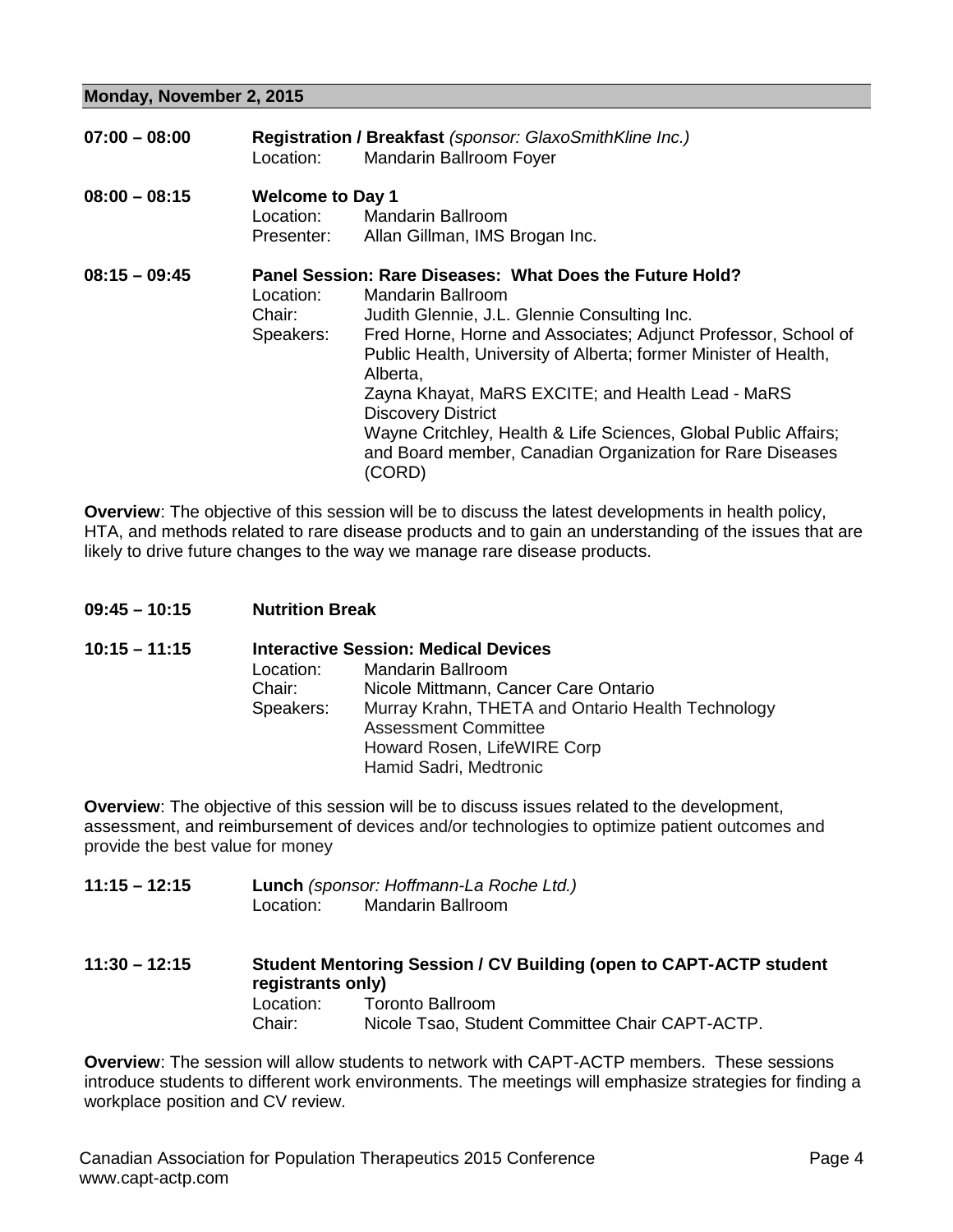**12:15 – 13:45 Panel Session: Connecting the Dots Between Health Technology Assessment and Drug Funding Decisions in the New Affordability Frontier.** Location: Mandarin Ballroom Chair: Don Husereau, Institute of Health Economics Speakers: Chad Mitchell, Pharmaceutical Strategy and Foresight, Alberta Health Michael Tremblay, Astellas Pharma Canada, Inc. Brent Fraser, Pharmaceutical Reviews, CADTH Brad Alyward, Nova Scotia Department of Health and Wellness

**Overview**: The Canadian drug reimbursement landscape is in a state of evolution leaving stakeholders striving to adapt to the environment while delivering safe and effective medications to Canadians. In recent years a growth of initiatives aimed at controlling drug costs has paralleled the increasing rate of advancements in drug development. The continued development of these initiatives such as the pan-Canadian Pharmaceutical Alliance (pCPA) and a variety of individual provincial policies suggest that funding decisions being made today are occurring in a new affordability frontier. As these initiatives become a more integral piece of the puzzle in the bench-to-bedside transition, is it time to re-assess how the dots are connected between health technology assessment (HTA) and drug funding decision? Are current HTA processes aligned with how funding decisions are being made and if not what modifications could/should be made? Are there best practices we can take away from systems in other countries?

**13:45 – 14:15 Nutritional Break**

| $14:15 - 15:45$ | Drug Safety and Effectiveness Network: Methods to Madness |                                                        |  |
|-----------------|-----------------------------------------------------------|--------------------------------------------------------|--|
|                 | Location:                                                 | Mandarin Ballroom                                      |  |
|                 | Chair:                                                    | Diane Forbes, Canadian Institutes of Health Research   |  |
|                 | Speakers:                                                 | Michal Abrahamowicz, McGill University                 |  |
|                 |                                                           | <b>Robert Platt, McGill University</b>                 |  |
|                 |                                                           | Brian Hutton, University of Ottawa                     |  |
|                 |                                                           | Robert Peterson, Drug Safety and Effectiveness Network |  |

**Overview**: The objective of this session is to provide a learning-focused session to allow the audience to increase their familiarity with advanced methods in pharmacoepidemiology. Participants should come away from the session with an increased confidence in: i) Approaching a gap in knowledge in the evidence base underlying a problem faced in the real world; ii) Identifying the potential sources of bias to be addressed in the context of research on a particular question and iii) Understanding the strengths and considerations in applying advanced methods to that question.

| $15:45 - 16:45$ |           | <b>Unconference Conference</b>                                             |  |  |
|-----------------|-----------|----------------------------------------------------------------------------|--|--|
|                 | Location: | Mandarin Ballroom                                                          |  |  |
|                 | Chair:    | Colleen Metge, Centre for Healthcare Innovation, University of<br>Manitoba |  |  |
|                 | Speakers: | CAPT membership                                                            |  |  |

**Overview:** The objective of this session will be to discuss important issues highlighted in the previous talks. Government, industry and academic CAPT-ACTP membership will have the ability to identify and discuss burning questions about policy, decision-making, methodologies and strategies for drugs and technologies.

| $16:45 - 17:00$ | Day 1 Summary Comments |                                                     |
|-----------------|------------------------|-----------------------------------------------------|
|                 | Location:              | Mandarin Ballroom                                   |
|                 | Presenter:             | Allan Gillman, President CAPT-ACTP, IMS Brogan Inc. |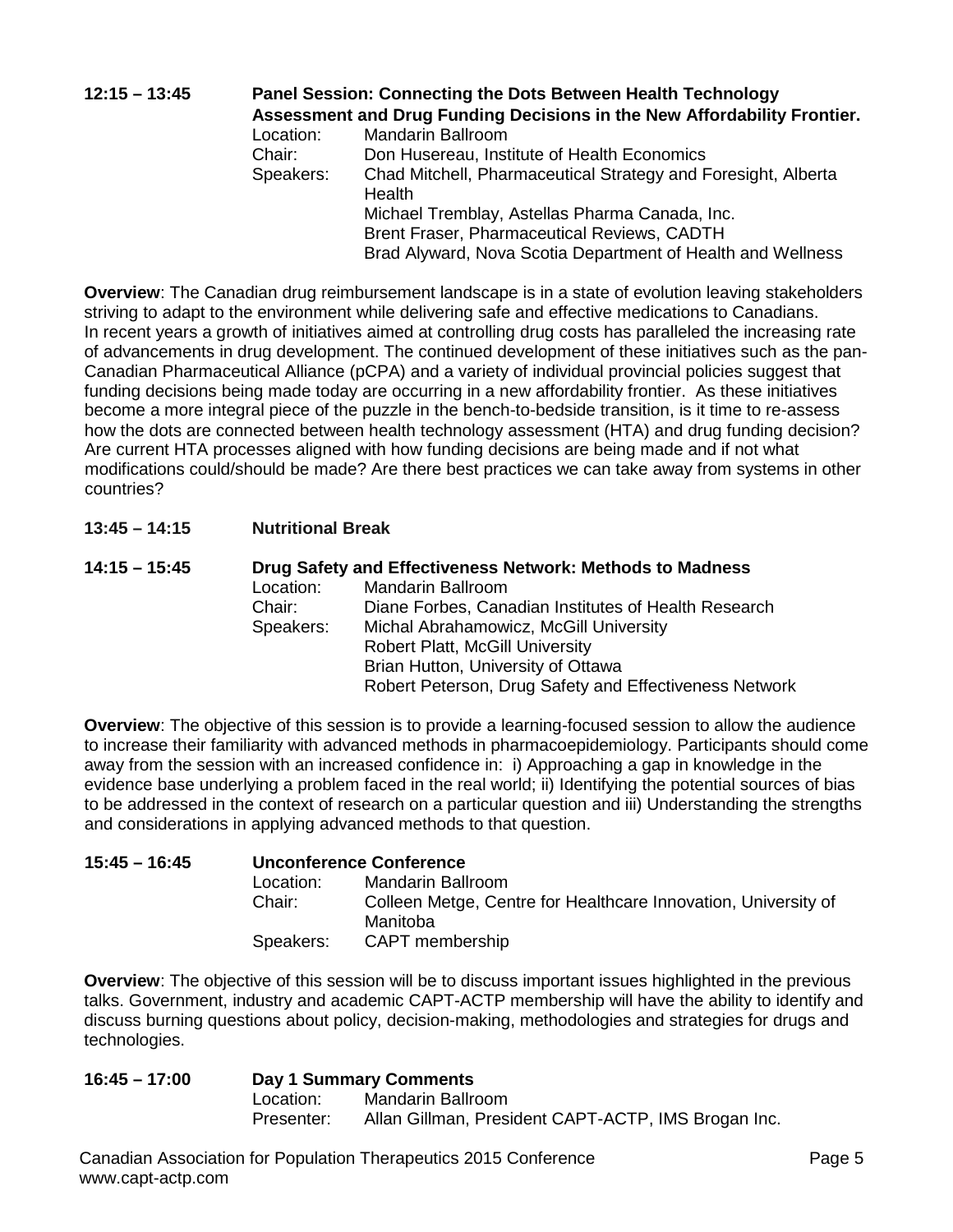- **17:00 – 19:00 Contributed Poster Presentation Session and Reception** *(Sponsor:AstraZeneca Canada Inc.)* Location: Toronto Ballroom
- **19:30 Student Social Event**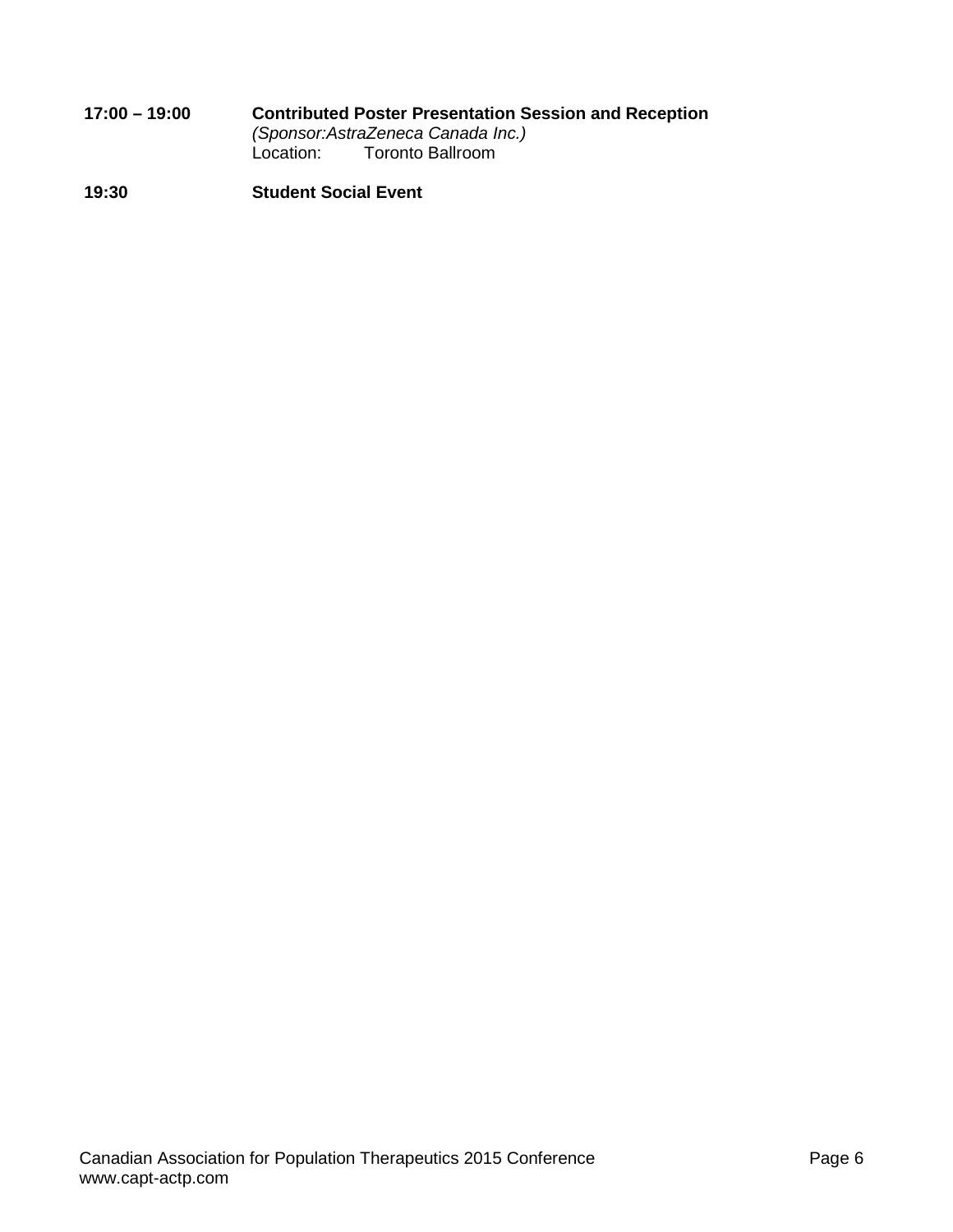#### **Tuesday, November 3, 2015**

| $07:00 - 08:00$ | Location:               | Registration / Breakfast (sponsor: IMS Brogan Inc.)<br><b>Mandarin Ballroom Foyer</b> |
|-----------------|-------------------------|---------------------------------------------------------------------------------------|
| $08:00 - 08:15$ | <b>Welcome to Day 2</b> |                                                                                       |
|                 | Location:               | <b>Mandarin Ballroom</b>                                                              |
|                 | Presenter:              | Allan Gillman, IMS Brogan Inc.                                                        |
| $08:15 - 09:45$ | and Fears               | Panel Session: Shaping a Value Framework for Immuno-Oncology: Hopes                   |
|                 | Location:               | Mandarin Ballroom                                                                     |
|                 | Chair:                  | Judith Glennie, President - J.L. Glennie Consulting Inc.                              |
|                 | Speaker                 | Barry Stein, Colorectal Cancer Association of Canada                                  |
|                 |                         | Dr. Brett J. Skinner Canadian Health Policy Institute; Health and                     |
|                 |                         | Economic Policy at Canada's Research-Based Pharmaceutical                             |
|                 |                         | Companies (Rx&D)                                                                      |
|                 |                         | Dr. William K. (Bill) Evans, McMaster Univ., Department of                            |
|                 |                         | <b>Medical Oncology</b>                                                               |
|                 |                         | Dr. Eric Chen, Princess Margaret Cancer Centre                                        |
|                 |                         | Dr. Yoo-Joung (Yooj) Ko, Sunnybrook Health Sciences Centre                            |

**Overview**: To provide an overview of emerging immune therapies in oncology, and to discuss how they are changing cancer treatment paradigms. Discuss challenges and opportunities in evaluating these new oncologic products from different perspectives, and how to incorporate these values and perspectives in effective HTA and reimbursement decision-making processes.

- **09:45 – 10:15 Nutritional Break**
- **10:15 – 11:15 Contributed Oral Presentations – Concurrent Sessions** 10 presentations Location: Mandarin Ballroom A Chair: Colleen Metge, Centre for Healthcare Innovation, University of Manitoba
	- 1. The premarket assessment of the cost-effectiveness of a predictive technology StraticyteTM for the early detection of oral cancer *Shoghag Khoudigian*
	- 2. The effect of Functional Electrical Stimulation (FES) on improving upper limb function in stroke patients: A systematic review and meta-analysis of randomized controlled trials *Kimberly Castellano*
	- 3. No ceiling,no floor: Evaluating the effectiveness of a generic cancer drug reimbursement framework. *Scott Gavura*
	- 4. Employment status and mobility before and after bariatric surgery: a one-year prospective sub-study of the Ontario bariatric registry *Jean-Eric Tarride*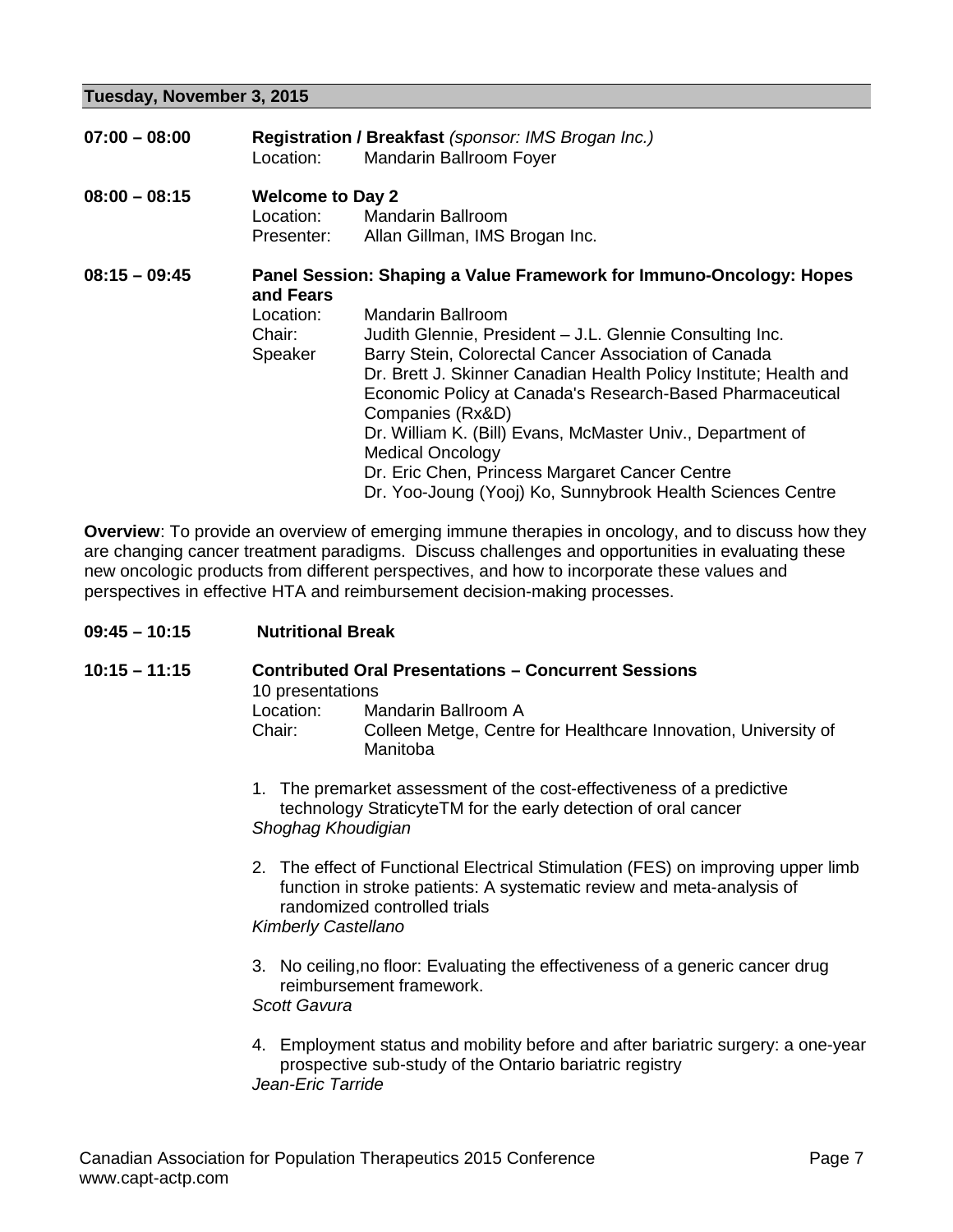5. Costs for childhood cancer, pre-diagnosis and 1-year post-diagnosis: a population-based study in Ontario *Karen E Bremner* 

#### **Concurrent Session 2**

Location: Mandarin Ballroom B Chair: Soo Jin Seung, HOPE Research Centre, Sunnybrook Research Institute

- 1. Cost effectiveness study on the use of abiraterone in the management of castration-resistant prostate cancer in real-life setting in Quebec *Joice Rocha*
- 2. Castration-Resistant Prostate Cancer (CRPC): evaluation of the quality of care and disease management in real-life setting *Halima Lahcene*
- 3. Impact of initial primary treatment on late regional complications in castrationresistant prostate cancer patients in Quebec *Jason Hu*

4. New drugs for rare disorders: is Canada still condemning sufferers? *Nigel Rawson* 

- 5. Castration-resistant prostate cancer patients in Quebec: Medication use in the last year of life *Alice Dragomir*
- **11:15 – 12:45 Lunch & Annual General Meeting** *(sponsor: Takeda Canada Inc.)* Location: Mandarin Ballroom

**12:45 – 14:15 Panel Session: Evolving the Collaboration between Regulatory and Health Technology Assessment Agencies**

| Mandarin Ballroom                                        |
|----------------------------------------------------------|
| Rebecca Yu, Janssen Inc. (moderator)                     |
| Vratislav Hadrava Pfizer Canada Inc                      |
| Judith Glennie, President - J.L. Glennie Consulting Inc. |
| Brent Fraser, Pharmaceutical Reviews, CADTH              |
|                                                          |

**Overview**: In Canada, as well as in many other countries, there exist independent national bodies which complete regulatory reviews and health technology assessments. These multiple reviews, often of the same data, creates delays between a product receiving marketing authorization for use and a product being reimbursed or included on formularies. This symposium will discuss the role of each body and the evolution which has begun to take place whereby regulatory and HTA bodies have begun to work collaboratively

#### **14:15 – 14:45 Nutritional Break**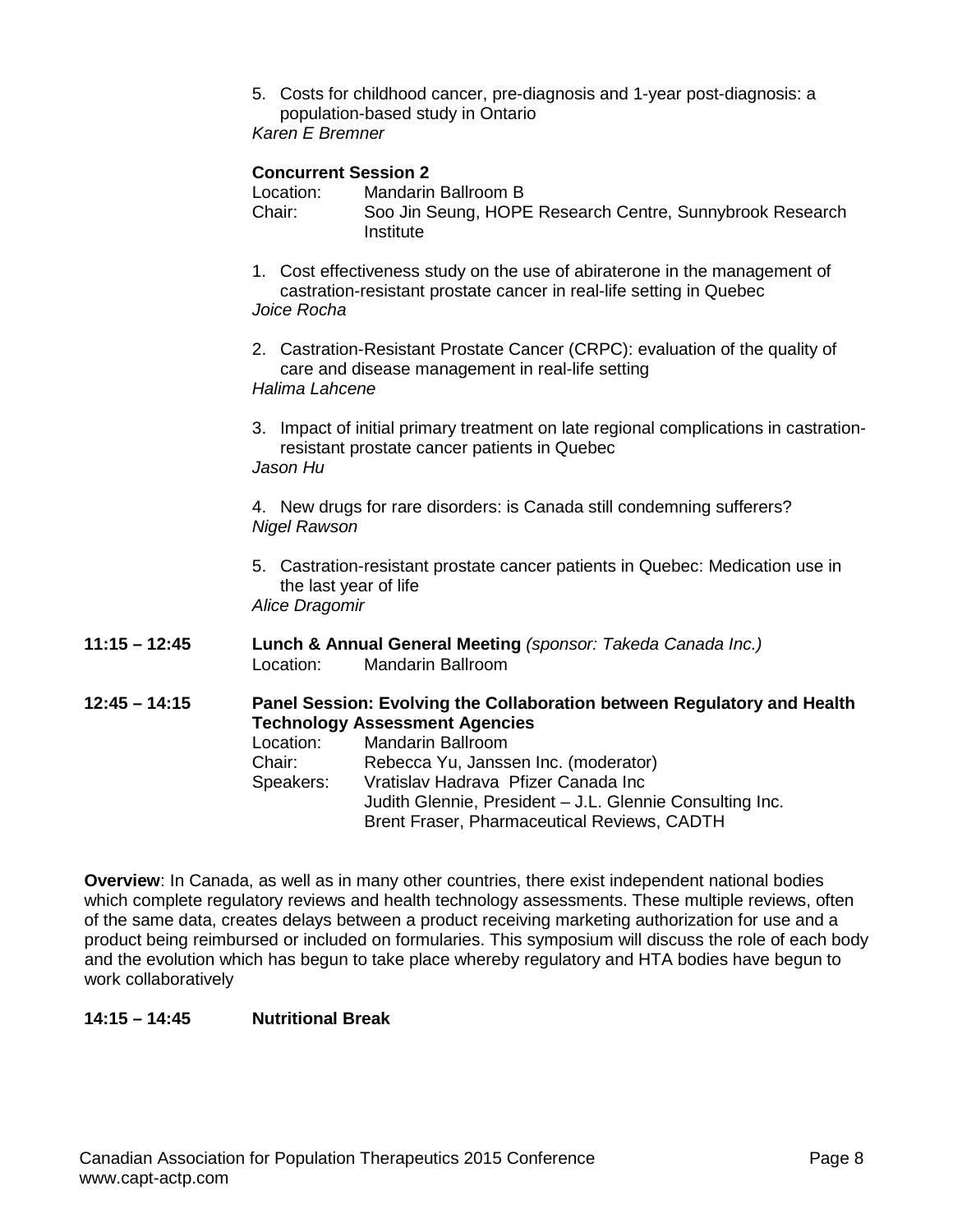#### **14:45 – 16:15 Panel Session: National Pharmacare** Mandarin Ballroom Chair: Chris Bonnett, Manulife (moderator) Speakers: Fred Horne, Horne and Associates; School of Public Health, University of Alberta; former Minister of Health, Alberta Steve Morgan, University of British Columbia Steve Sampson, Health & Life Sciences at Global Public Affairs Louise Binder, Health Policy Consultant Stephen Frank, Canadian Life and Health Insurance Association

**Overview**: This will be a multi-stakeholder panel discussion on National Pharmacare. Stakeholders will present and discuss their vision of National Pharmacare, its pros and cons, and any significant impediments or concerns.

| 16:15 – 16:30 | <b>CAPT-ACTP Awards Ceremony / Closing Remarks</b> |                                                     |  |
|---------------|----------------------------------------------------|-----------------------------------------------------|--|
|               | Location:                                          | Mandarin Ballroom                                   |  |
|               | Presenter:                                         | Allan Gillman, CAPT-ACTP President, IMS Brogan Inc. |  |

For any inquiries: (abstracts, hotel, registration, etc.) please contact Ms. Peggy Kee [\(peggy.kee@sunnybrook.ca\)](mailto:peggy.kee@sunnybrook.ca) or visit the CAPT-ACTP website [\(www.capt-actp.com\)](http://www.capt-actp.com/).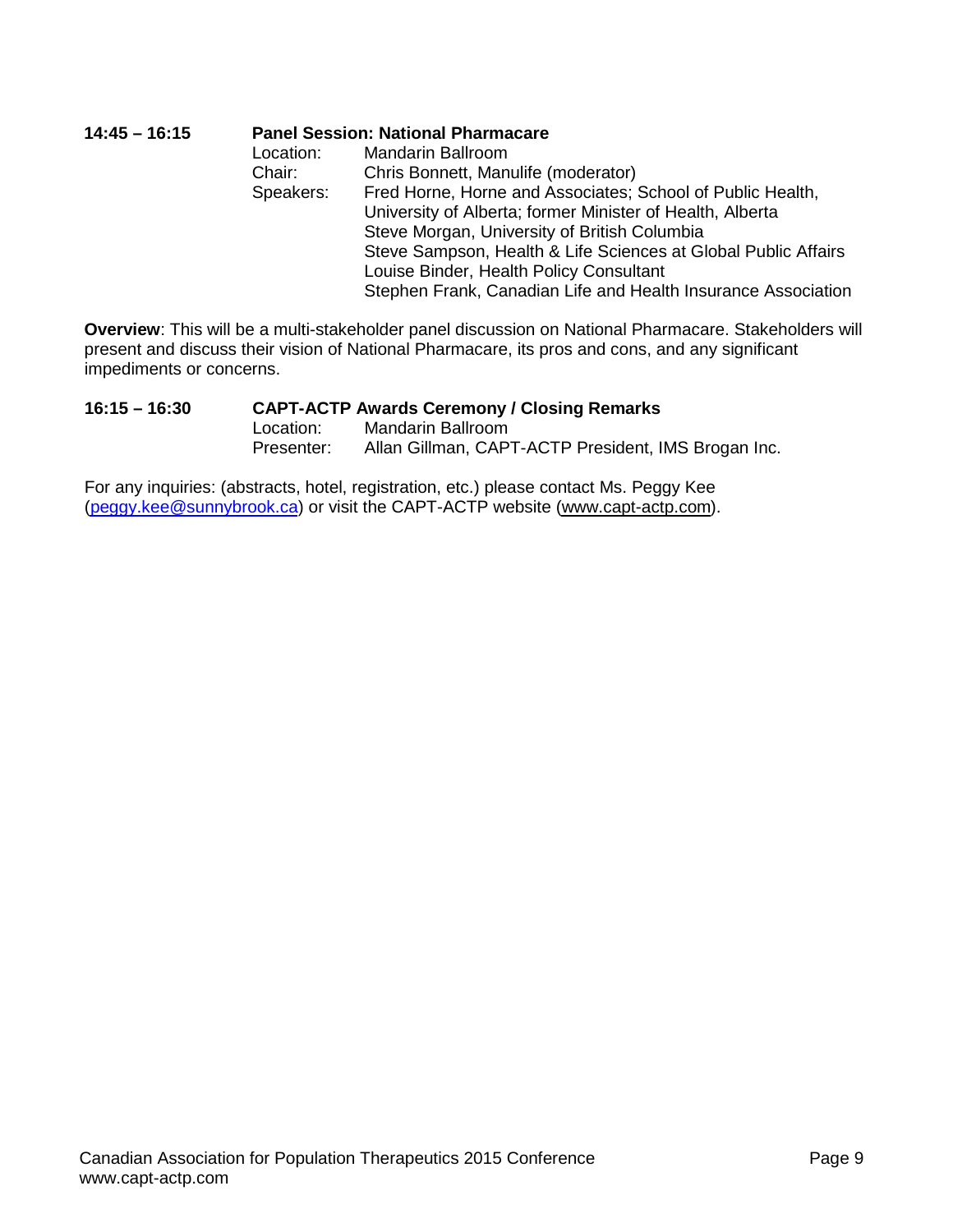| <b>NOTES</b> |
|--------------|
|              |
|              |
|              |
|              |
|              |
|              |
|              |
|              |
|              |
|              |
|              |
|              |
|              |
|              |
|              |
|              |
|              |
|              |
|              |
|              |
|              |
|              |
|              |
|              |
|              |
|              |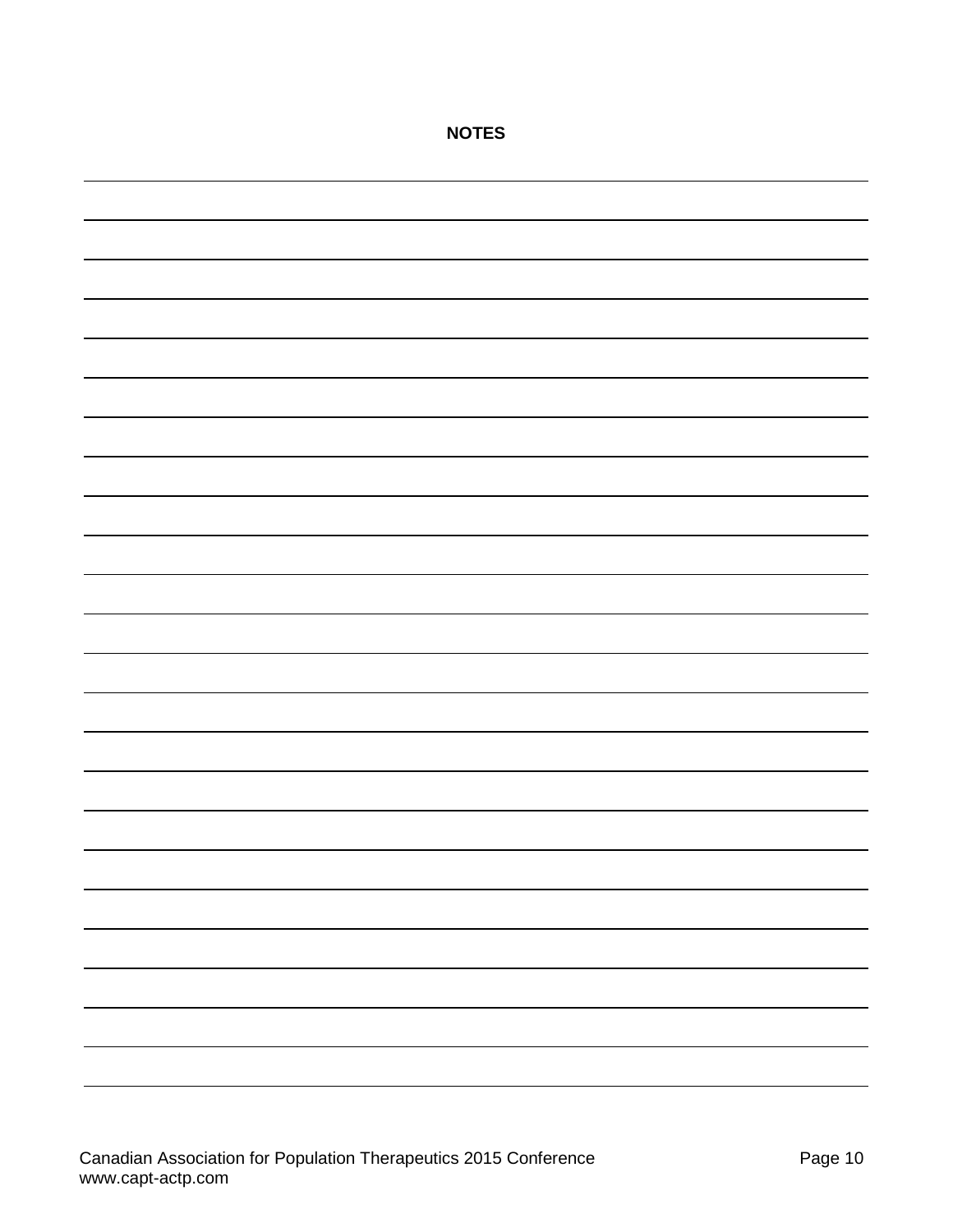| <b>NOTES</b> |
|--------------|
|              |
|              |
|              |
|              |
|              |
|              |
|              |
|              |
|              |
|              |
|              |
|              |
|              |
|              |
|              |
|              |
|              |
|              |
|              |
|              |
|              |
|              |
|              |
|              |
|              |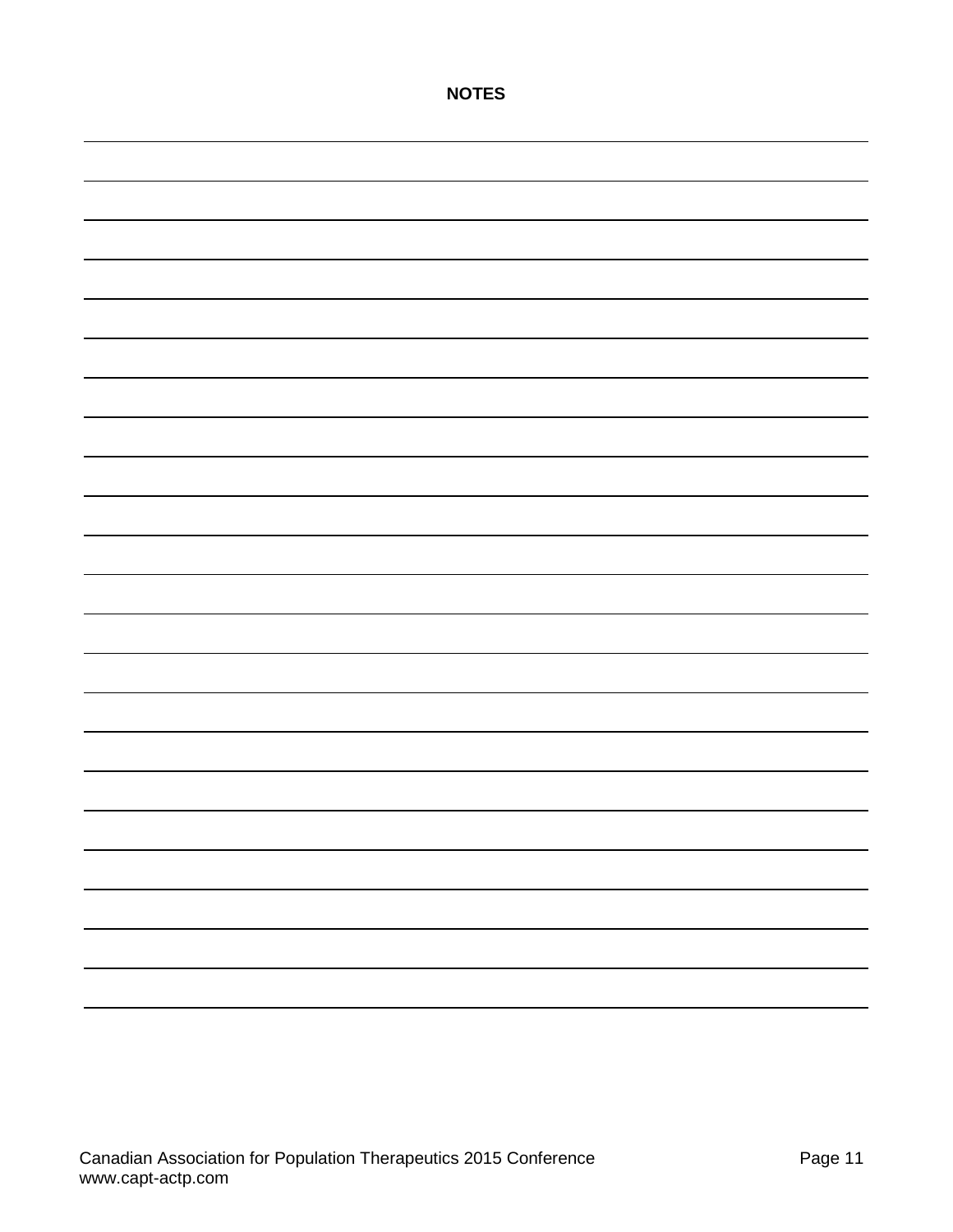

### **2015 CAPT-ACTP CONFERENCE PARTNERS**

#### **PLATINUM**

CIHR / DSEN / CNODES Janssen Inc. Merck & Co., Canada Inc. Pfizer Canada Inc.

**GOLD** AstraZeneca Canada Inc.

**SILVER** GlaxoSmithKline Inc. Hoffmann-La Roche Ltd. IMS Brogan Inc. Takeda Canada Inc.

#### **BRONZE**

Amgen Canada Inc. Athena Research Cornerstone-Research Group HOPE Research Centre J.L. Glennie Consulting Inc. Mapol Inc.

**Media Sponsor** Longwoods Publishing Co.